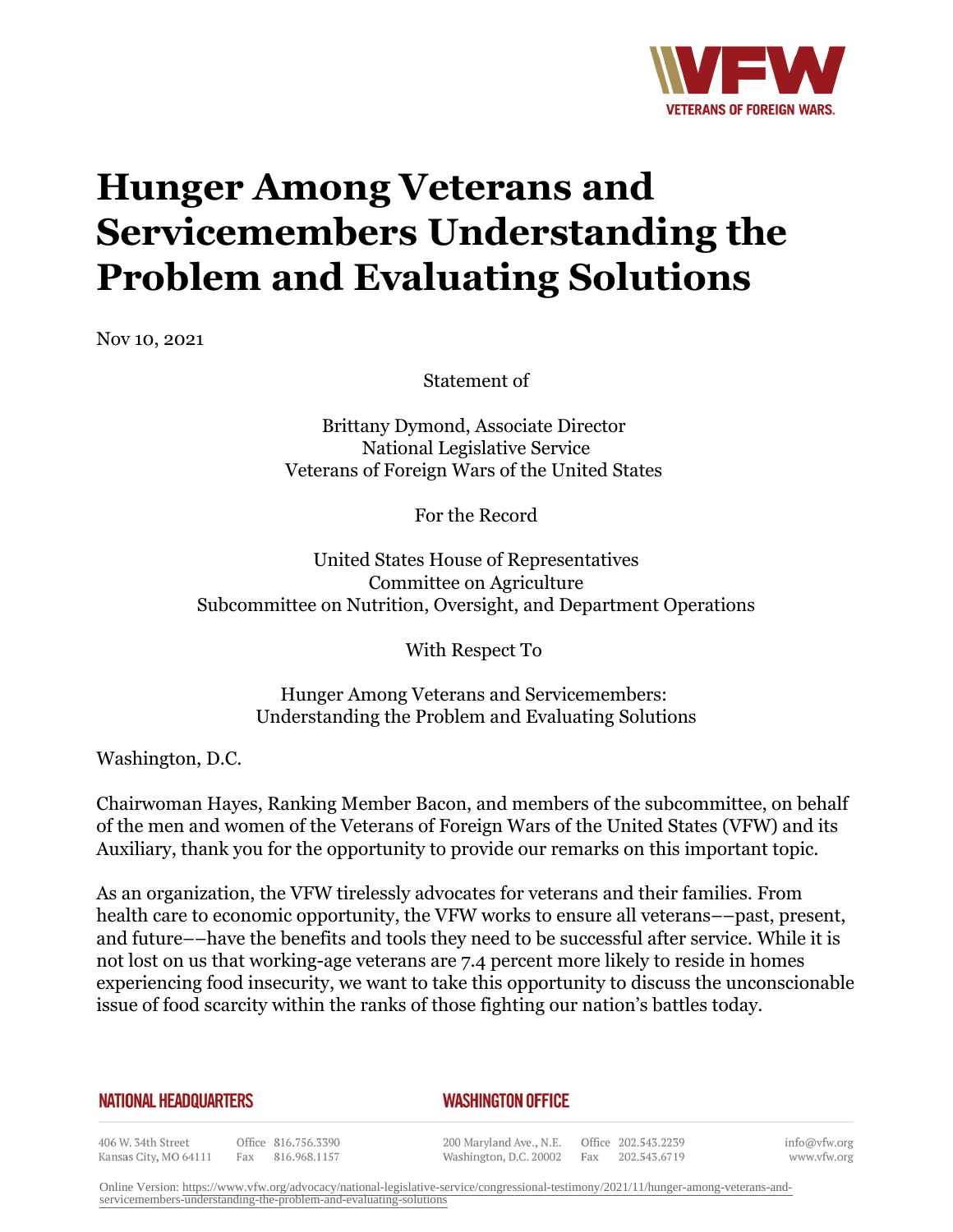Our country relies on the patriotism and selflessness of individuals and their families to sustain our all-volunteer force. Those who join willingly accept the inevitable challenges that come with military service including mentally, physically, and emotionally demanding training and often multiple deployments. They further accept that they may sustain irreparable injuries, both visible and invisible. Most prominent of all, service members assume the very real risk that they may make the ultimate sacrifice while serving our nation.

By nature, volunteering for military service means accepting the unknown with the exception of the one assumed guarantee that one will have the means to satisfy their most basic needs after they raise their hand. Unfortunately, an alarming number of service members learn that is not the case. An estimated 160,000 enlisted active duty troops have difficulty feeding themselves and their families. Accordingly, even though military readiness is paramount, many service members cannot fully engage their missions since their families struggle to eat and satisfy other basic necessities. This is unacceptable.

The U.S. Department of Agriculture (USDA) defines food security as consistent access to enough food for an active and healthy life. A 2020 Blue Star Families (BSF) survey showed that 14 percent of enlisted active duty military families experienced low or very low food security in the twelve months prior to the survey. While junior enlisted families (E1–E4) were the most impacted at 29 percent, enlisted families of all ranks reported food insecurity. A separate survey by the Military Family Advisory Network found that between early 2020 and early 2021, 20 percent of currently serving respondents reported challenges with food scarcity.

### **Why Military Food Insecurity Matters**

Food insecurity within the ranks is an issue of national security since it directly impacts recruiting and retention. In general, lack of regular access to enough food can lead to poor long-term health outcomes such as chronic diseases, stress, and weight gain. For children, food insecurity can adversely impact childhood development, lead to more frequent hospitalizations, and create behavioral health issues. A May 2021 National Military Family Association (NMFA) survey of over 2,000 military teens revealed that over 65 percent want to serve in the military. This is in stark contrast to just 13 percent of Americans aged 16 to 24 identified by a Department of Defense survey only two years prior. With so many enlisted families experiencing food insecurity, we must consider the likelihood that the eligibility of some of our most promising future recruits has been and is being sabotaged.

The aforementioned NMFA survey also found that nearly 36 percent of military teens are worried about lack of food. Without considering fitness for military service, the experiences of this group may discourage them from joining as they seek alternative career paths with less perceived risk. More broadly, prospective recruits with families may not consider a military career if they are worried about potential food insecurity. Both instances result in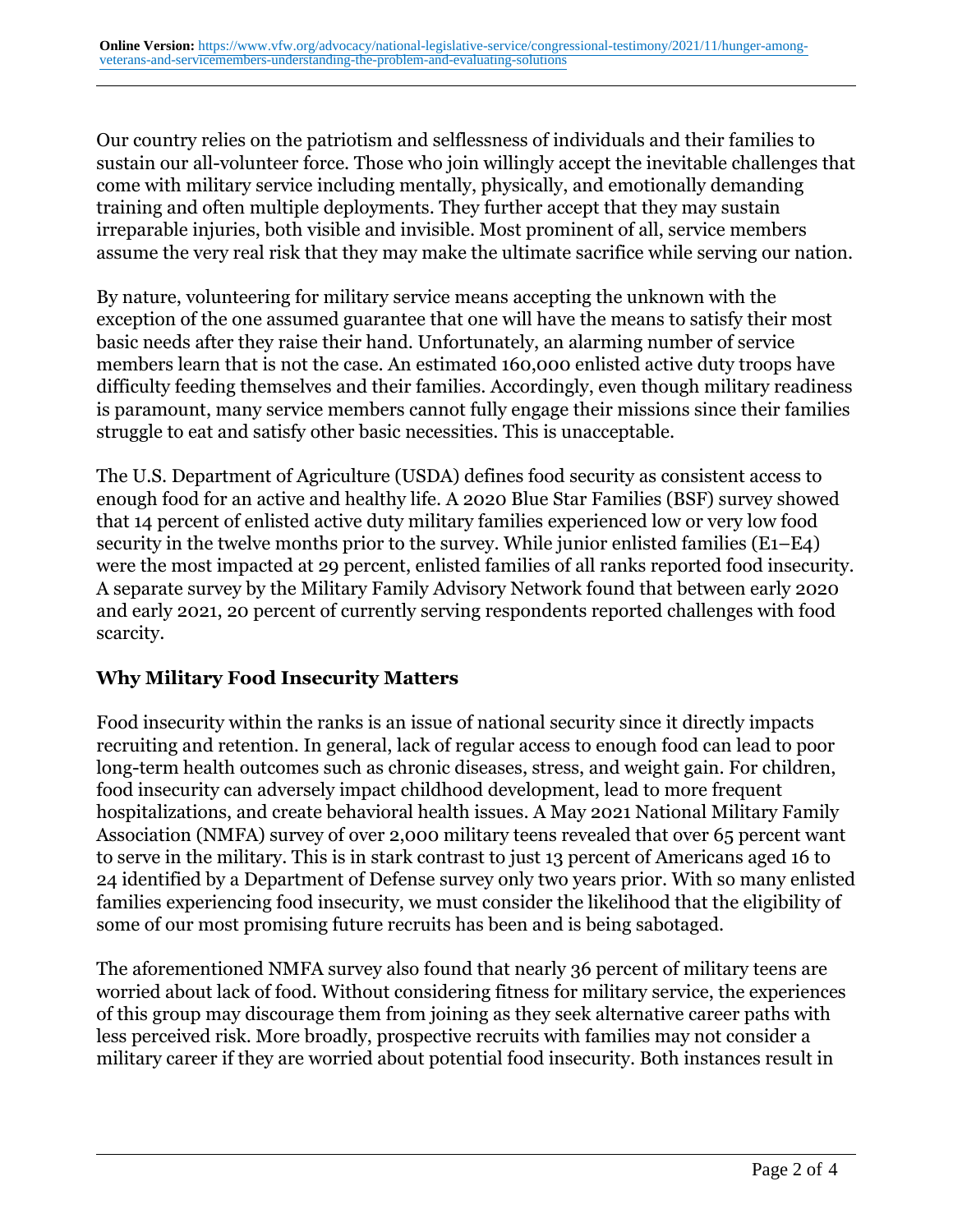the loss of prospective talent, undermining our nation's efforts to attract the best and brightest.

From a retention perspective, food insecurity has been associated with a decreased likelihood of staying in the military. While low base pay is an obvious variable, high rates of spouse unemployment and underemployment due to frequent relocations, licensing challenges, and child care issues, for example, lead to lost household income and hampered spouse career growth. These challenges have been made even more acute by the COVID-19 pandemic as families transitioned to remote schooling. The 2020 BSF survey also found that 35 percent of spouses needed or wanted to be employed, but were not.

Also contributing to families' financial distress is that many do not qualify for state and federal assistance benefits, like the Supplemental Nutrition Assistance Program (SNAP). This occurs because Basic Allowance for Housing (BAH) is included in calculations that determine benefit eligibility. Absent meaningful changes in support for military families, retention of affected service members will continue to be challenged.

### **What the VFW is Doing**

VFW Posts across the nation are doing their part to help solve hunger in their communities. In addition to posts that make fighting hunger a monthly priority, many around the country have stepped up during the COVID-19 pandemic by hosting food drives and teaming up with other community organizations to provide meals to those in need.

On a national level, together with Humana, the VFW oversees the Uniting to Combat Hunger (UTCH) campaign. Established in 2018, our campaign has partnered with several organizations to provide meals to those in need. Between launch and 2019, UTCH joined Harvesters (a regional Feeding America affiliate) and the VFW Department of Florida to provide over 550,000 meals to those in need––enough for over 137,500 families of four. In 2020, when faced with the health and safety challenges brought on by the COVID-19 pandemic, the team turned to food pantries located within Department of Veterans Affairs (VA) hospitals. Leveraging generous cash donations, UTCH had provided the equivalent of over 1,000,000 meals by the end of July 2020, which marked the close of the 2020 campaign.

With COVID-19 precautions continuing during 2021, UTCH is again leveraging cash donations by partnering with Feeding America. By August 15, 2021, the equivalent of over 505,000 meals had already been generated. To maximize participation, the 2021 campaign will continue through December 31, 2021, with the goal of providing another 1,000,000 meals. Donations are sent to Feeding America affiliates closest to U.S. military bases and VA hospitals.